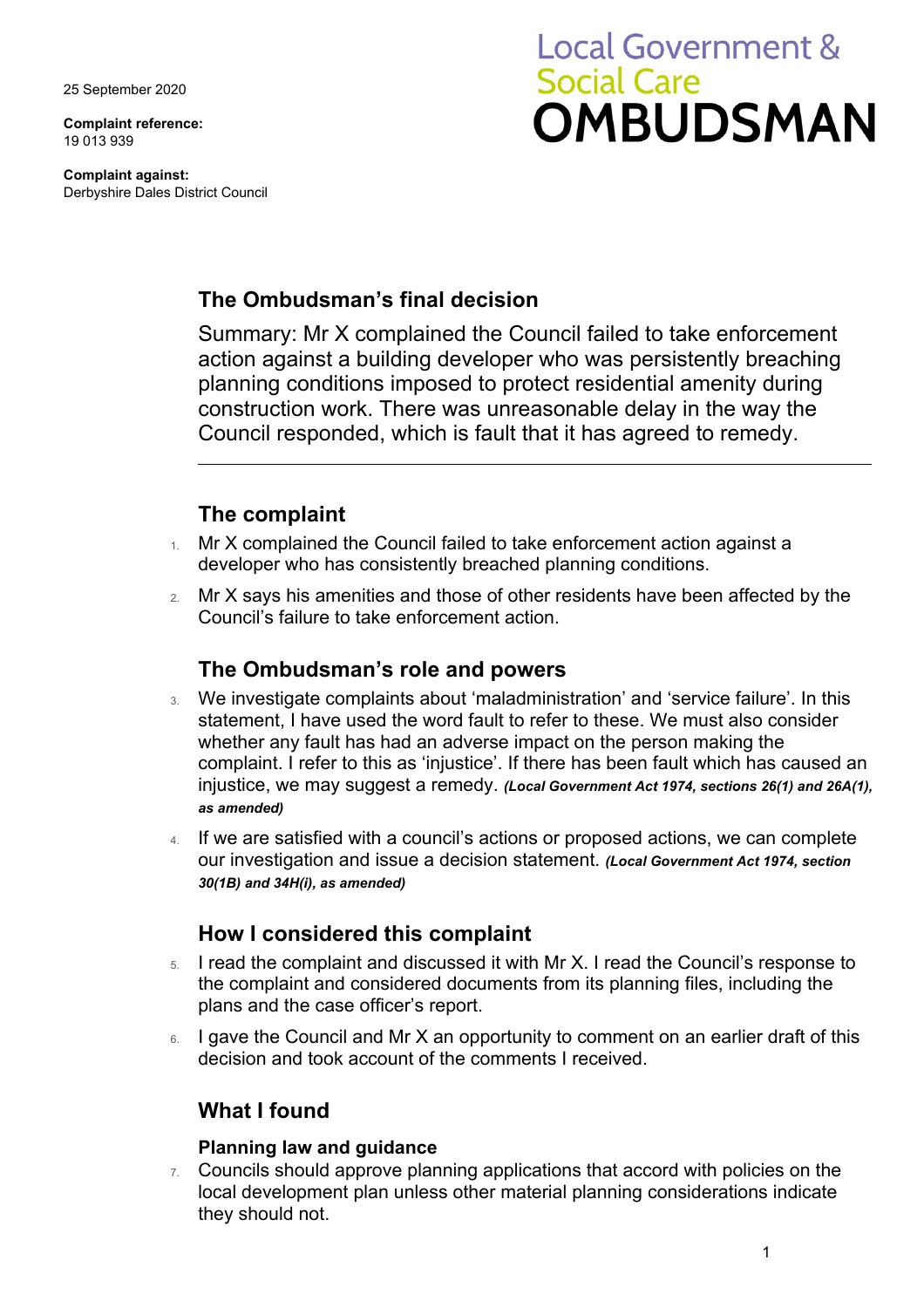- 8. Planning considerations include things like:
	- access to the highway;

 $\overline{a}$ 

- protection of ecological and heritage assets; and
- the impact on neighbouring amenity.
- 9. Planning considerations do not include things like:
	- views over another's land;
	- the impact of development on property value; and
	- private rights and interests in land.
- 10. Councils may impose planning conditions to make development acceptable in planning terms. Conditions should be necessary, enforceable and reasonable in all other regards. It is possible to appeal against imposition of planning conditions for a short period of time after a decision is issued. After this, a developer who finds the terms of a condition burdensome may apply to have them varied. If the council refuses a variation application, the developer may appeal to the Planning Inspectorate.
- 11. Councils often impose construction management planning conditions on approvals for major developments. Typically, these conditions are aimed at reducing the impact and disruption caused by:
	- long working hours on construction sites;
	- nuisance from noise, dust, smoke and vibration; and
	- traffic from construction vehicles.
- 12. While construction management conditions may help lessen the impact of major development, they cannot ensure it is avoided entirely. To justify formal enforcement action for this type of condition, councils usually need evidence of persistent breaches of planning controls, that cause demonstrable harm to the public.
- 13. Planning enforcement is discretionary and formal action should happen only when it would be a proportionate response to the breach. When deciding whether to enforce, councils should consider the likely impact of harm to the public and whether they might grant approval if they were to receive an application for the development or use.
- 14. Councils have a range of planning enforcement options available to them, including:
	- Planning Contravention Notices to require information from the owner or occupier of land and provide an opportunity to rectify the alleged breach;
	- Planning Enforcement Notices where there is evidence of a breach, to identify it and require action to remedy it;
	- Stop Notices to prohibit activities without further delay where it is essential to safeguard the public;
	- Breach of Condition Notices to require compliance with the terms of planning conditions already determined necessary for approval of the development;
	- Injunctions by application to the High Court or County Court, the council may seek an order to restrain an actual or expected breach of planning control.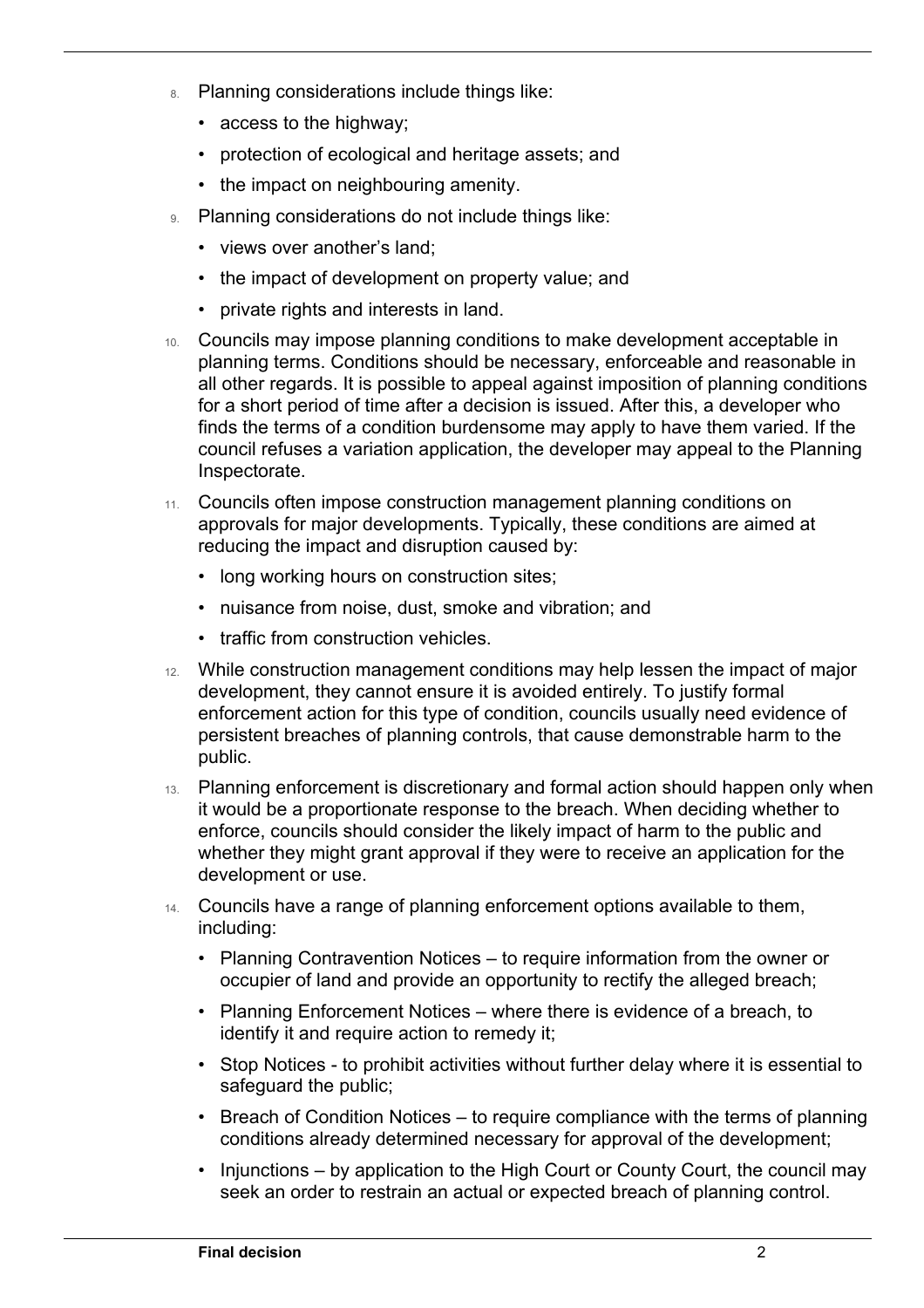- 15. In addition to their planning powers, where councils consider there is serious harm caused by noise, vibration or dust pollution from work on building sites, a notice to stop or control a nuisance can be served using powers under the Control of Pollution Act 1974.
- 16. The planning enforcement process we expect is as follows. We expect councils to consider allegations and decide what, if any, investigation is necessary. If the council decides there is a breach of control, it must consider what harm is caused to the public before deciding how to react. Providing the council is aware of its powers and follows this process, it is free to make its own judgement on how or whether to act.
- 17. Government guidance indicates that formal enforcement action should be the last resort and councils are encouraged to resolve issues through negotiation and dialogue with developers.
- 18. If councils decide to take enforcement action, they should act without undue delay. This is important as evidence may become 'stale' and less persuasive, and harm to the public may continue for longer than is necessary.

#### **The Council's planning enforcement charter**

- 19. The Council publishes its enforcement charter and enforcement standards on its website. The charter states its purpose is to provide an efficient, professional and responsive service, to protect and enhance the area's built and natural environment.
- 20. The Council says that where an individual suspects a breach of planning control, they should complete its enforcement enquiry form and that this will ensure its officers have the information they need to act in an effective and timely manner. The Council says the speed of the investigation will depend on the quality of the information provided by the public.
- 21. The enforcement enquiry form asks complainants to provide:
	- their name and address;

 $\overline{a}$ 

- the location of the site they complain about;
- details of the alleged breach; and
- photographic evidence, if possible.
- 22. The Council says, when investigating alleged breaches of planning controls, it will:
	- investigate all enquiries within 7 days;
	- notify the complainant of the outcome or need for further information, within 28 days.

#### **What happened**

- 23. Mr X lives opposite a site that received planning permission for development more than a decade ago, but where construction work did not start until several years later.
- 24. For the size of the proposed buildings, the site is relatively small, and the footprint of the development was planned to take up a large proportion of it. The Council originally refused the application, but it was approved following an appeal to the Planning Inspectorate. The approved application included conditions intended to protect the public from the impact of construction works and problems caused by noise, dust and construction traffic.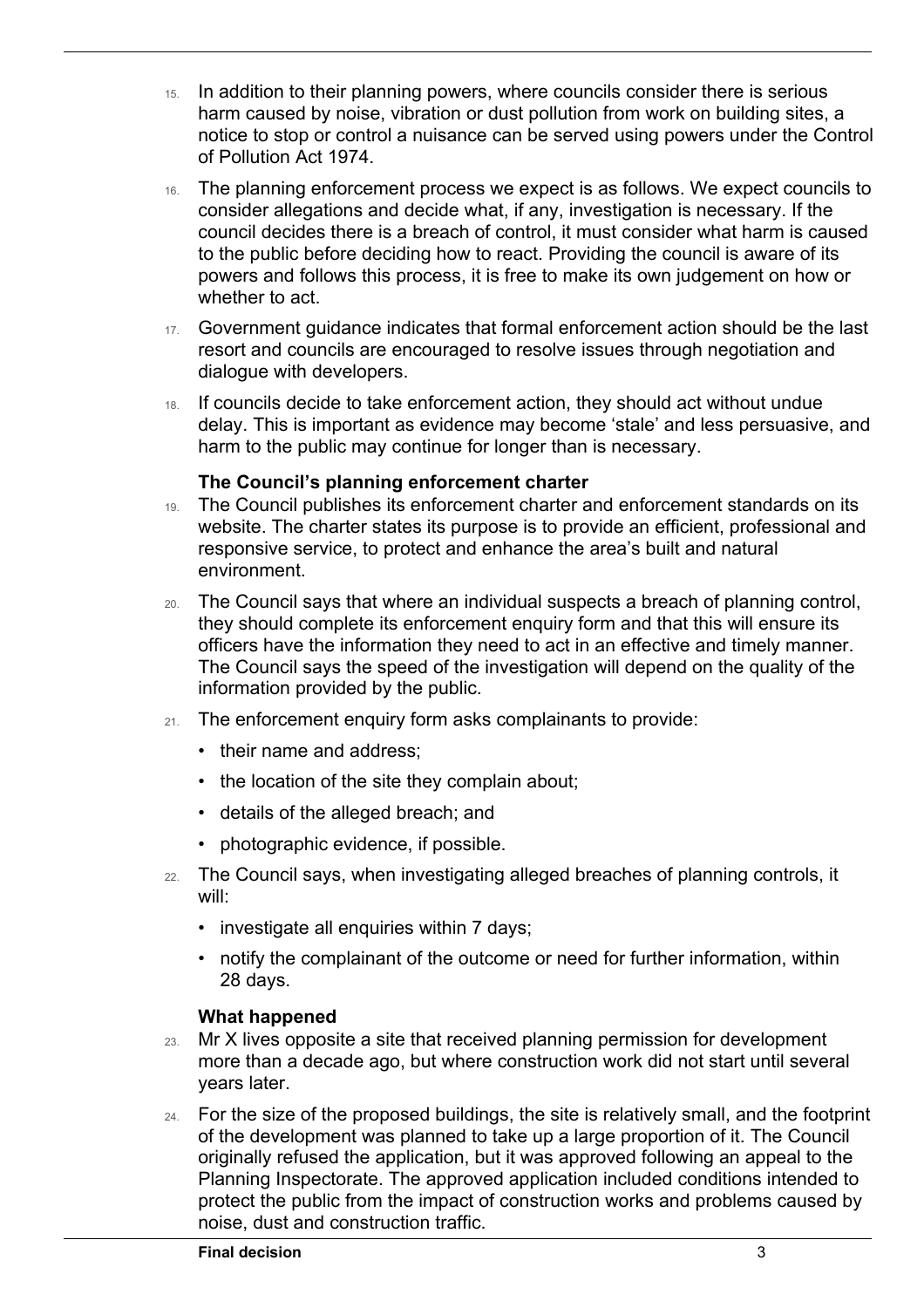- 25. Mr X says that soon after construction began, he and others complained about breaches of the construction management conditions. Mr X says the Council's planning enforcement officer asked him to send details about alleged breaches, with dates, times and photographs showing what had happened.
- 26. Mr X says over the next few years, the developer was continuously in breach of the construction management conditions. Mr X says he:
	- sent 48 photographs that included times and dates with a spreadsheet detailing the context, relevant conditions etc;
	- regularly completed enforcement enquiry forms with details including a further 27 photographs; and
	- sent emails to enforcement officers about what was happening.
- 27. In March 2019, the Council sent a breach of condition notice to the developer, detailing several breaches of construction management conditions, including traffic and parking controls and obstruction to residents' access to their homes.
- 28. In May 2019, the Council served a second breach of condition notice about hours of work on the site.
- 29. During the next few months, the developer worked with the Council to comply with the notices. On occasions where there were further breaches, the developer provided explanations of the circumstances, including some situations which were outside their control.
- 30. The Council reviewed its file at the end of the summer and the Council's solicitor recommended that it should not take the matter to court. The solicitor says this was because:
	- the Council had no evidence collected by its own officers;
	- the case was not supported by witness statements; and
	- the developer's response, that they had done all they reasonably could since the notices were served, amounted to a defence.
- 31. By early winter 2019, complaints about breaches of planning conditions rose again. The Council's planning enforcement officer told me he did not consider these breaches would be resolved through further negotiation. He says he met with the solicitor in December 2019.
- 32. The solicitor says that, at this meeting, she advised the Council would need better evidence before taking further enforcement action. The solicitor says the Council should get:
	- witness statements from complainants, with photographs supporting what was claimed in their allegations; and
	- evidence witnessed by the Council's enforcement officers as this is likely to be more persuasive to a court.
- 33. Mr X provided a statement, as did some other residents. The planning enforcement officers sent the information to the Council's solicitor, who considered it.
- 34. In February 2020, the solicitor wrote to Mr X to explain the information he had provided needed clarification. She explained there were 76 photographs and to be of use, they needed times, dates, reference numbers and details, so a court would understand the context and relevance of each image. Mr X refused to

 $\overline{a}$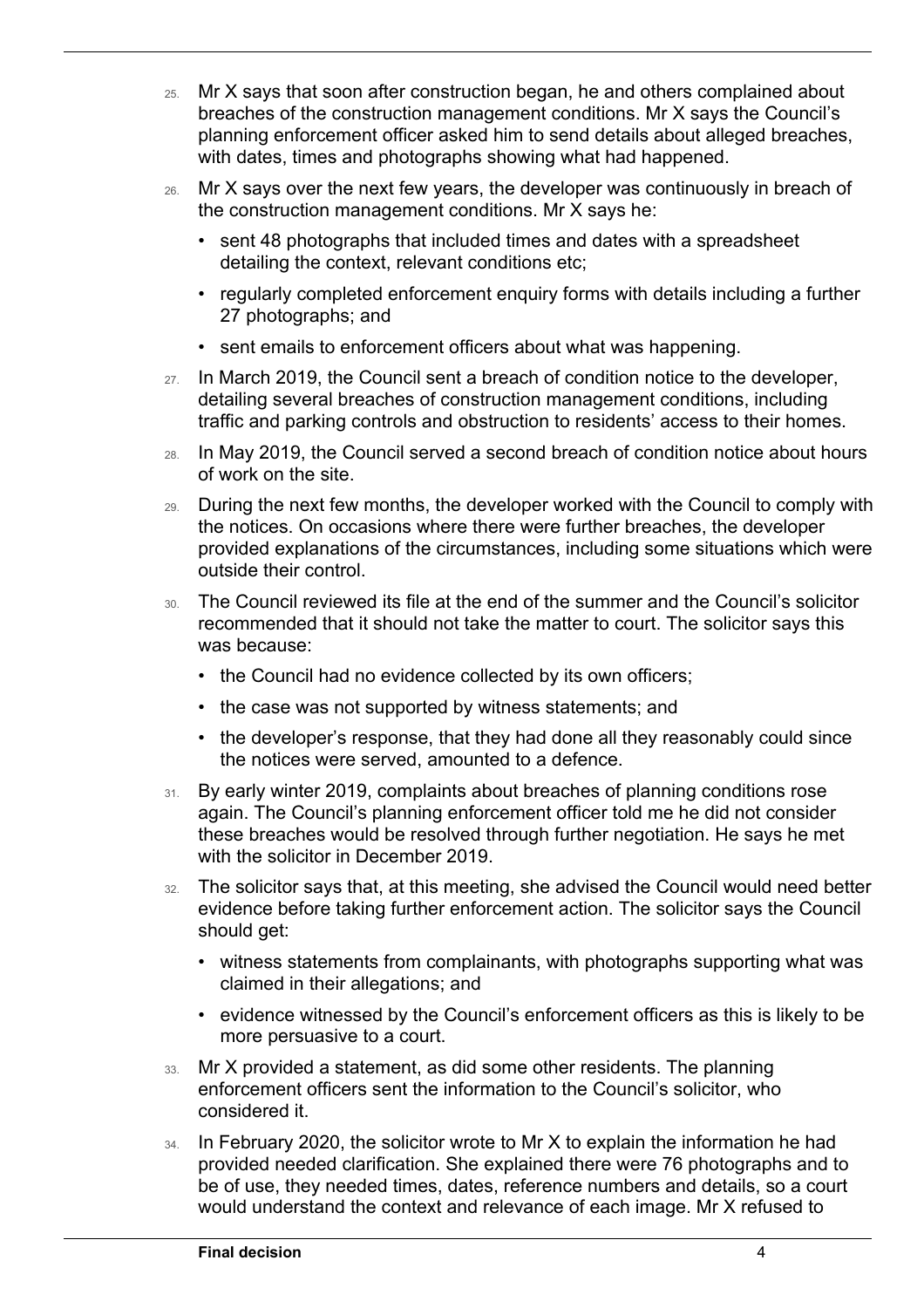comply with the solicitor's request to re-state and re-order the information he had already provided.

- 35. Mr X tells me he refused because he considered it was the Council's job to arrange and prepare the evidence for prosecution. He expressed frustration that after years of repeated breaches of the same conditions and having always provided the information the Council requested, he was now being asked to start again. He says that before this, the Council had not specified a document naming scheme or format for photographs.
- 36. Mr X says he has sent plenty of photos with details and context in the enforcement enquiry forms he has forwarded to officers over the years. He says, if the Council wanted to clarify or cross-reference any of the information contained in his statement, it could look at its own records.
- 37. The Council's planning enforcement officer says he considered the information provided by Mr X had been good and demonstrated breaches of planning controls. The enforcement officer says he thought the matter was still with the Council's solicitors, but as he understood it, they were no further forward. The enforcement officer confirmed that his department has worked continuously through the Covid-19 lockdown and has been able to carry out site visits.
- 38. The Council's solicitor says she recalls that as well as explaining her position to Mr X, she had also explained what she needed to planning enforcement officers. She explained that while she can give evidence about the law and what might be needed to satisfy a court, judgements about planning matters were for the planning authority and its officers to decide.
- 39. Mr X says he is still providing information about continuing breaches of planning control.

#### **My findings**

 $\overline{a}$ 

- 40. We expect planning authorities to act without undue delay when they investigate and decide allegations of breaches of planning controls. This is necessary to protect the public, the usefulness of evidence that is gathered, and to maintain faith in the public planning system. The importance of prompt action cannot be understated, and it is worth remembering the words of the legal maxim, 'justice delayed is justice denied.'
- 41. The Council's planning enforcement guidance and service standards set clear time targets for dealing with complaints, but many months after information was provided the Council's enforcement file remains open and the case undecided.
- 42. We expect complainants to co-operate with reasonable requests by council enforcement officers, but we do not expect them to be responsible to ensure the effective organisation and presentation of the evidence the authority needs to send its cases to court. That is the job of the planning authority. It must satisfy itself whether there is a breach of control and it has enough evidence to satisfy a court. Planning officers can take advice from legal and other experts, but ultimately the decision regarding whether and how to act rests with the planning authority.
- 43. The information that is needed to answer the questions posed by its solicitor should be in the Council's enforcement records. Alternatively, Mr X has said he would be prepared to be interviewed by an officer, remotely by video call, and answer any questions they might have.